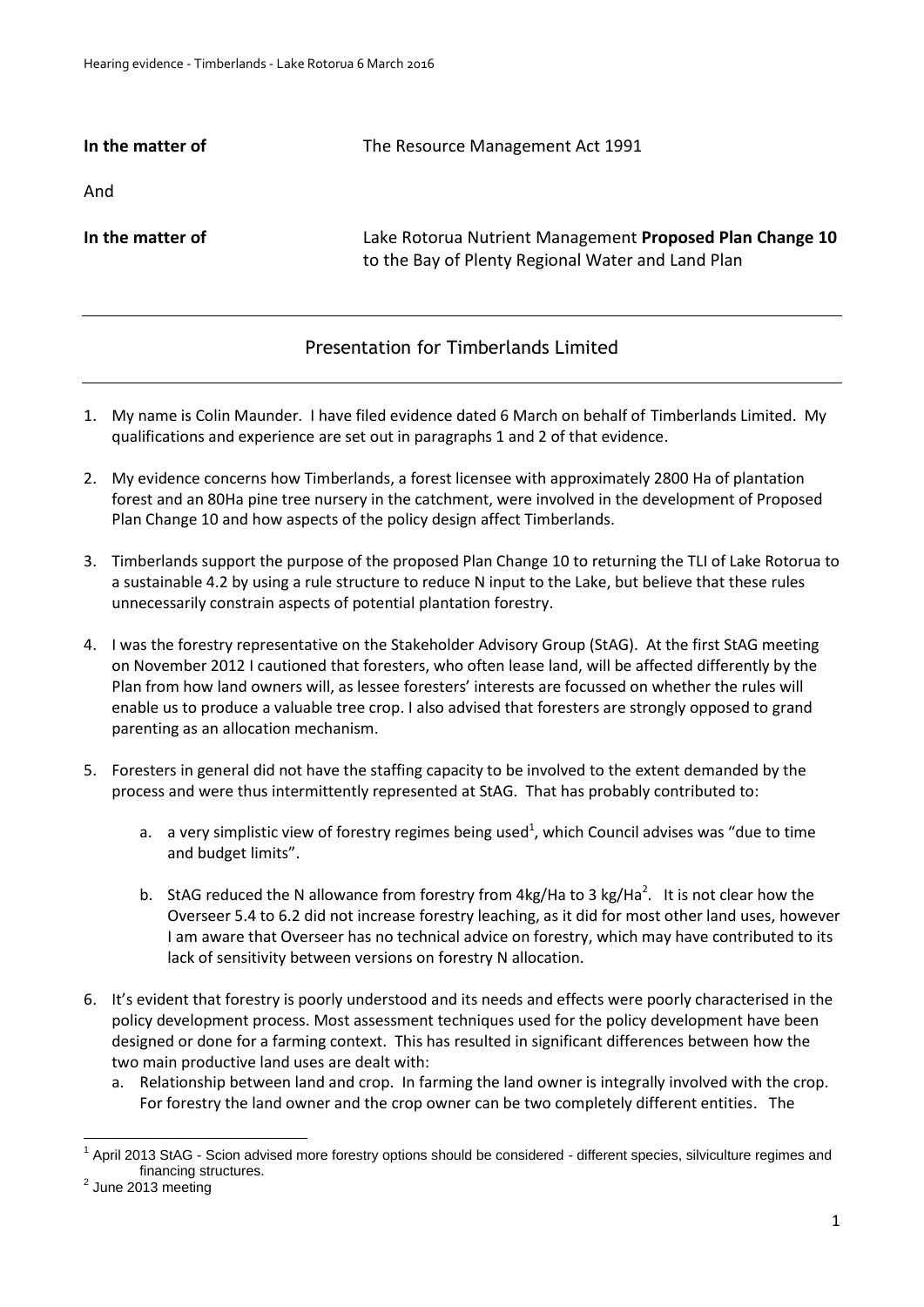nitrogen rules are tied to land, not crop. The needs of the land owner and crop owner could thus be quite different. The rules do not affect the continuation of non-fertilised short rotation softwood regimes. However taking away optionality from the landowner, as these N rules do, will act to favour the lessee and damage the prospects of the landowner. The lessee therefore cannot represent the landowner's interests in this process.

- b. Modelling N. Overseer is designed for pastoral land management comparisons, not plantation forestry or nursery operations. *Slide 1 nursery – explain nursery.* Alternatives to Overseer are provided in Rule LR R11. But there is no guidance in the plan on how to correlate N leaching modelling between overseer and other models, particularly as Overseer's representation of N leaching substantially changes from version to version. *Slide 2 Overseer v forestry alternatives.* Forestry allocation has been reduced from the "low leaching activity" status set in Rule 11, of 10kgN/Ha, to the "extremely low" 2.5kgN/Ha. Native forest has been set at 3kgN/Ha. Other than it being a representation of atmospheric N processes, it is unclear to us the scientific or policy basis behind Council's acceptance of this number. High levels of leaching in dairy and pastoral systems suggest more N is being applied than is able to be used by the grass or taken up by the soil and I note Dairy NZ's recent statement that farms could leach up to 40% less N than currently with little adverse impact on profitability. (*Dairy NZ summary paper supplied*)
- c. Economic effect of various policy options. EBIT (earnings before interest and tax) has been used as the methodology to assess farming profitability. Foresters use IRR (internal rate of return). This difference between sectors does not appear to have been recognised in economic assessments, nor has the difference in marginal value to each enterprise type of adding N – covered further below.
- 7. The Rule 11 section 32 report and the 2009 review identified that the "hold the line" approach was only meant to be a stop-gap measure until a fairer regime was developed. Forestry's preference was that if an allocation regime was to be used, that it be based on natural capital. Stag Sept 2015 minutes note: *Natural Capital allocation was discussed in depth and there was support from many attendees as the best long-term solution.*
- 8. The Rule 11 benchmark was used as the Plan Change 10 benchmark. At less than 10kg/Ha, forestry was originally beneath a level of interest or concern to Council and therefore its nitrate loss may not have been characterised. The allocation to forestry in PPC10 of nothing more than atmospheric nitrogen transport is substantially less than the margin of error of an Overseer output, and would not allow for other variants on forestry. Slide 3 *Scion trial information. 200kg N applied at year 8 produced a 25% response in volume grown over the subsequent 6 years.*
- 9. At the October 2015 StAG meeting foresters summarised their concerns and position. Locking forestry in at <3kgN/ha/yr would make it not possible to use fertiliser even though this would improve its economic efficiency further. Sector averaging forested land would give no capacity to use other tree crops. For example hazelnuts may be <10kgN/ha/yr, but not 2.5kgN/ha/yr. Locking forestry to a really low level puts forestry investment at risk, because any land user presently not in forestry will see that a change to forestry land use will become a lock into forestry land use. A policy regime that creates behaviour that would shun the lowest emission land use is a perverse one. Such a regime does not provide for as yet unforeseen land uses, or risks as yet unknown. This needs to be provided for, through land use flexibility that reflects the land's potential for use.
- 10. Various policy options were assessed in the Section 42A report. Several were ruled out without proper explanation or supporting evidence:
	- a. Adding an objective and policy *providing for flexibility of …Forestry* was considered and rejected, as it would require reallocation of load to an extent that would be unpalatable for high-leaching pastoral activity. But if the nett benefit of the option to the catchment is greater, that is insufficient reason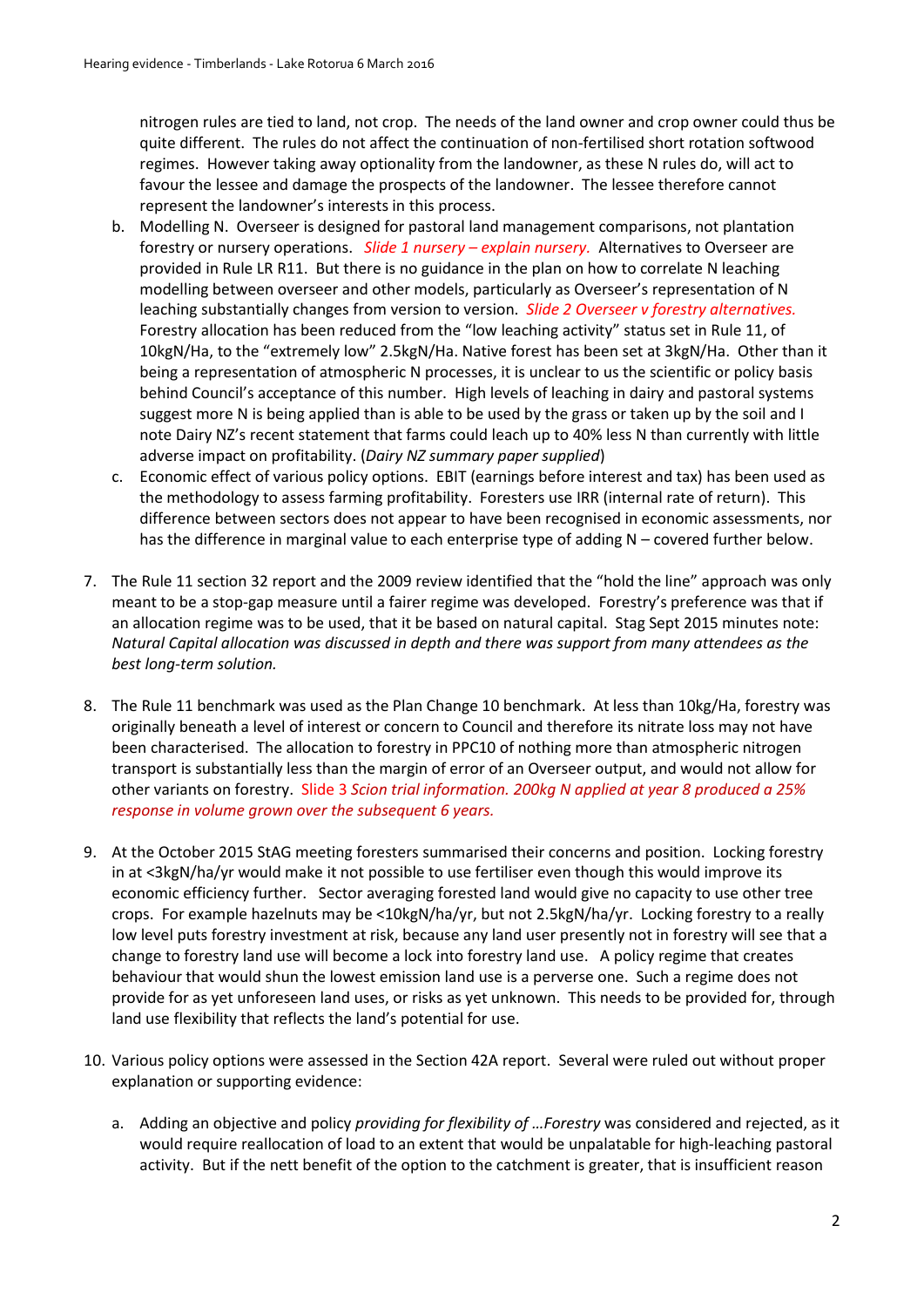to rule it out. I have not seen Council's analysis of the marginal value of N input, both in terms of its contribution to economic value, and to its impact on leaching. I would be very interested to see an analysis of the marginal benefit of additional N input on forest economics and on leaching from these sites, and a comparison with dairy and pastoral farming for the same.

- b. Allowing plantation forestry to change to other uses, in accordance with land use capability was also ruled out: *Allocating 54.6 kgN/ ha/year to the 2943ha of plantation forest on LUC class 1-4 would require 153 tonnes of nitrogen, which is more than the 140tN/year on-farm reduction that the rules require. Using the drystock NDA of 25.6kgN/ ha/year would reallocate 68T of nitrogen, or 49% of the current target for on farm reductions.* (Moleta evidence). The report states these effects but does not explain why this should not happen. It leaves hanging what the effect of the present regime has been to various land users.
- c. A reallocation of nitrogen to forestry. Council advises that can't be done because: *This will alter the Integrated Framework, which was developed based on "extensive community engagement".*  Timberlands contends that the Integrated Framework was mainly developed by the Lake Rotorua Primary Producers.
- 11. The report does not consider any scenarios where the standard short rotation softwood regimes is replaced by any other horticultural or forestry regime such as long rotation hardwood, trees as a host for high value other crops such as truffles or mushrooms, fruit or nut trees or vines, or any form of intensive horticulture or cropping on classes 1-4.
- 12. Proposed Plan Change 10 enables the pastoral farming community to provide for their economic and social well-being but constrains other land users from doing the same. Land used for pastoral agriculture, identified as the most significant source of nitrogen leaching, is provided with an allocation of nitrogen at the same or greater levels per hectare than it had over the period 2001 to 2004<sup>3</sup>, from which to start a reduction process. Those land users who may want to modify presently *extremely* low leaching activities to become merely *low* leaching activities cannot do so, but must contribute to the compensation to be paid to retire N out of the system. Substantial tangible economic benefits are provided to high-leaching land uses while costs and constraints are imposed on low leaching land users.
- 13. Council advised that although Rule LR R2 requires that any forest must remain as forest, a change of tree species will not need resource consent. Council also advised that there is no research showing that an increase in inputs (such as fertiliser application) increases the forestry N loss, thus no trade is required for fertiliser application to trees. While Council may make this interpretation, the wording of the rule does not make either of these options abundantly clear.
- 14. "Overseer" is the key model for determining nitrogen outputs per property, which are required for the allocation process to work. It is dealing with the natural world in which there are a huge number of variables, so N flows will never realistically be able to be characterised to be extremely precise. Overseer has not been validated to the characteristics of different soil types and its accuracy for the soils of Lake Rotorua is still unknown. Overseer is not designed to model forestry. *Slide 4 overseer v other mass balance approach*
- 15. It appears that at no point did Council step back and identify that the tools they had made the policy approach impossible. If the tools available can only provide a coarse analysis of the pollution portfolio, the policy must be designed to respond to a coarse quality of data. Instead Council has set up an implausibly accurate allocation regime.

**<sup>.</sup>**  $3$  Because benchmarking did not occur until 2013 and the farm practice may have changed in the intervening 8 years to increase the amount of N leaching.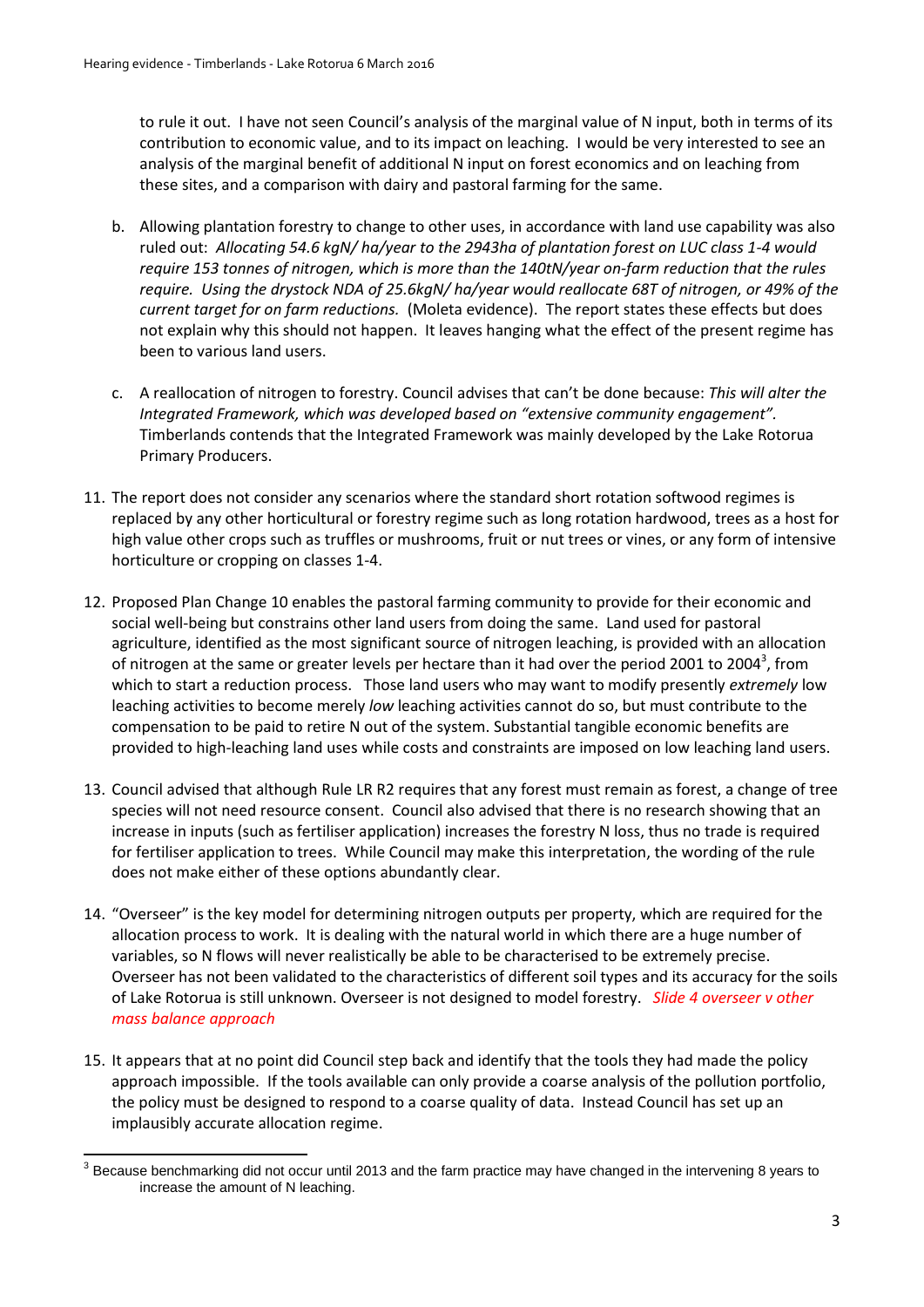- 16. At Stag June 2015 Dr Nicky Smith identified some considerations and cautions of locking into a policy regime that would freeze land use to current patterns. Firstly in the relatively long time horizon for this policy (>15years) a number of other factors affecting enterprise profitability might change. Secondly that the model assumes structural relationships and relative agricultural prices will continue to grow at a relatively higher rate than forestry. This may not be so. Thirdly there is potential for other low N land use and N mitigation options will emerge, and the model doesn't contemplate those or how to fit them in.
- 17. The compromises required to sustain the activity of one sector does raise the question of whether that subsidy is worthwhile.
- 18. Allocation is not a suitable policy regime in conditions where there is considerable measurement uncertainty for the substance being allocated. Allocation of all N sets in place a rigid regime with enormously valuable property rights. The wealth transfer that this process sets in train gives a small proportion of land use in the catchment a tradeable resource worth millions of dollars, while preventing other land users from exercising their ability to flexibly use their land at all.

## **Conclusion**

- 19. Timberlands believes the process Council used to arrive at a sector averaging allocation regime is inconsistent with the purpose of the RMA and does not properly interpret RPS policy WL 5B.
- 20. Timberlands believes that Council does not have suitable tools for an allocation regime.
- 21. Timberlands believes that Council should replace the Plan Change 10 policy regime with one that uses polluter pays, but should Council persevere with an allocation regime, Timberlands believes the regime should be based on natural capital, and be zero-based rather than start from Rule 11 benchmarks.
- 22. Timberlands believes that the model "Overseer" should be restricted to that of a non-regulatory decision support tool.

**Economic and environmental indicators for a forest and dairy farm Supplied by W Parker, Scion**.